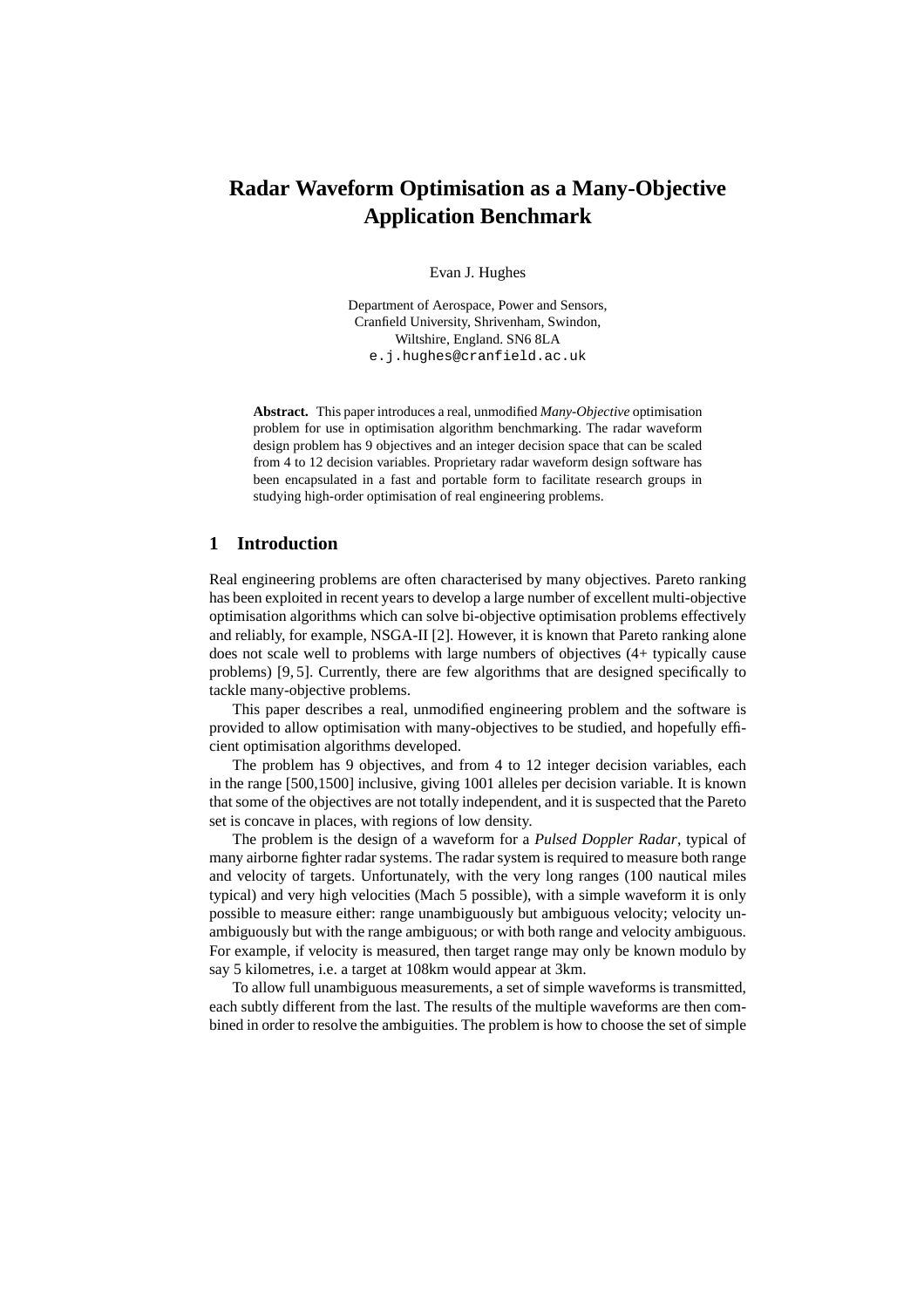waveforms. Previous work in this area has led to the development of an evolutionary algorithm capable of designing practical waveforms [1].

This radar waveform design problem is interesting in that in a practical radar system, an entire set of non-dominated solutions would need to be created prior to each mission. While the radar is active, it will choose a general location on the non-dominated surface, based on current radar operating conditions, then select a waveform randomly which is local to this chosen location. The random choice helps prevent 3rd-party interception of the waveform as it is changing constantly, yet the waveform is biased towards an optimal radar configuration. Thus the radar chooses its operating point on the non-dominated surface dynamically on-line, from a non-dominated set that is likely to remain fixed for each mission.

An initial analysis of the properties of the objective surface has been performed and a demonstration of the typical behaviour of two different optimisation algorithms, NSGA-II and MSOPS, on the function is presented.

Section 2 details the radar design problem and section 3 describes the format of the objective function software. Section 4 introduces initial results from analysing the nondominated surface and section 5 describes the results of comparing the performance of two example optimisation algorithms. Finally section 6 concludes.

## **2 Radar Waveform Design**

#### **2.1 Introduction**

Radar systems are categorised by the rate at which they transmit pulses of energy toward the target, called the Pulse Repetition Frequency, or *PRF* [10]. There are three broad categories: Low PRF with few pulses (20 typical) and big gaps between them (1 millisecond typical); High PRF with many pulses (thousands) and short gaps (few micro seconds); and Medium PRF where there are a moderate number of pulses (64 typical) and moderate gaps (100  $\mu$ S typical).

Low PRF radar systems can measure range exactly, but velocity measurements are ambiguous for any velocities greater than the maximum unambiguous veloctiv  $V_{\text{mu}}$ , given in (1) where  $F_{\text{prf}}$  is the pulse repetition frequency in Hertz and  $\lambda$  is the wavelength of the transmitted pulses.

$$
V_{\rm mu} = \frac{F_{\rm prf}\lambda}{2} \tag{1}
$$

The maximum unambiguous range of the radar is given by (2), where  $c \approx 3 \times 10^8 \text{ ms}^{-1}$ is the speed of propagation of the pulse.

$$
R_{\rm mu} = \frac{c}{2F_{\rm prf}}\tag{2}
$$

A typical Low PRF radar may have a PRF of 1kHz, yielding a maximum unambiguous range of  $R_{\text{mu}} = 150 \text{km}$  and a maximum unambiguous velocity of  $V_{\text{mu}} = 15 \text{ms}^{-1}$ , assuming a 10GHz transmission frequency ( $\lambda = c/F_{\text{TX}}$ , therefore  $\lambda = 0.03$ m).

The main advantage of low-PRF radar is the ability to measure target range directly using simple pulse delay ranging. However, low-PRF radar suffers from a lack of velocity visibility, since unwanted ground returns and undesired slow moving targets get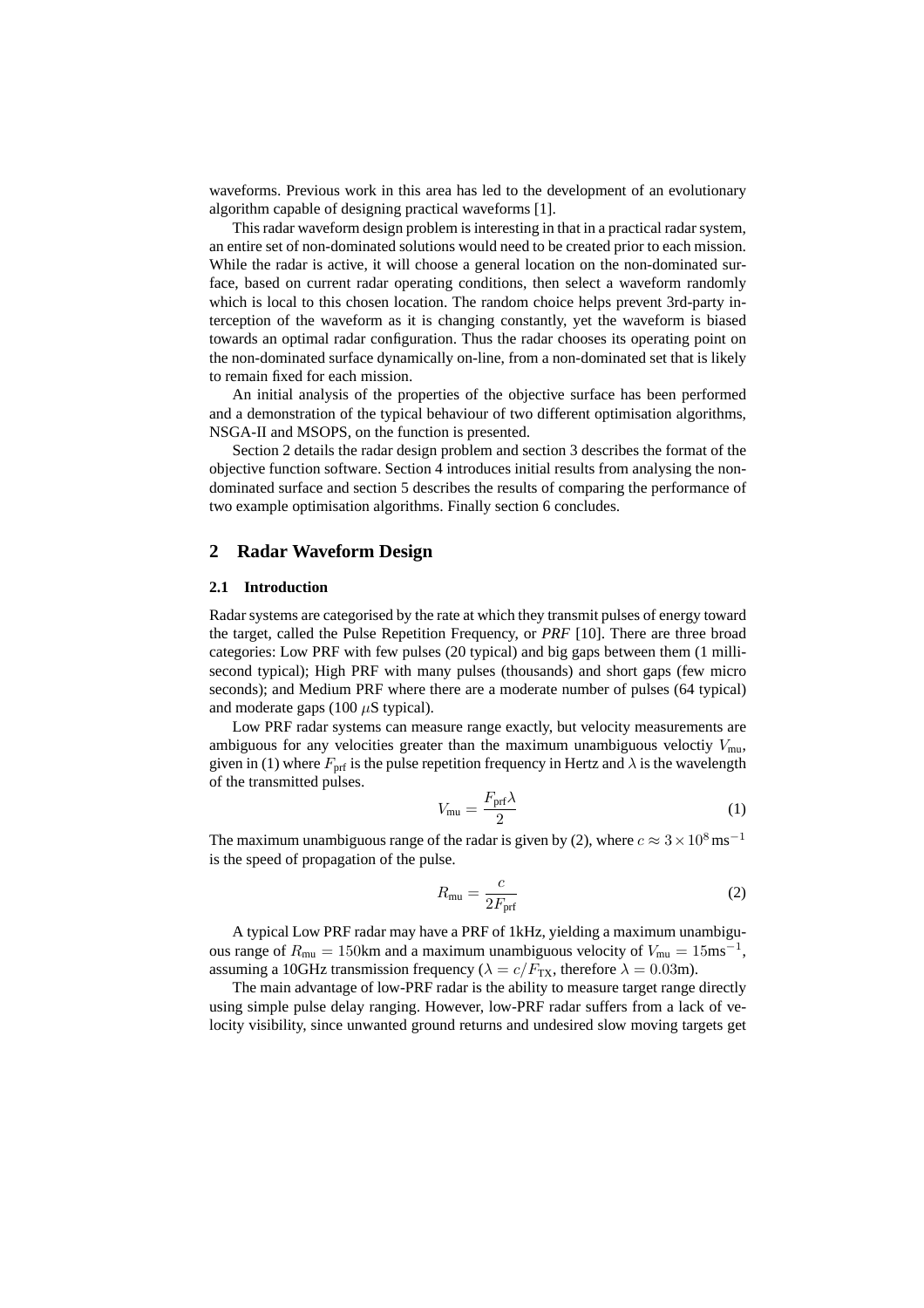folded over and over into the small velocity window. Low-PRF radar is best suited to operation in the absence of ground clutter returns, for example where a radar is looking up at high-flying targets, rather than looking down and the radar beam is striking the ground.

A typical High PRF radar may have a PRF of 100kHz, yielding a maximum unambiguous range of  $R_{\text{mu}} = 1.5$ km and a maximum unambiguous velocity of  $V_{\text{mu}} =$ 1500ms<sup>−</sup><sup>1</sup> , assuming a 10GHz transmission frequency.

The principle advantage of high-PRF radar, is the ability to detect high closing-rate targets, in what is essentially a noise-limited environment. However, detection performance is poor in tail aspect (low closing-rate) engagements, where targets compete directly with the velocity spectrum of the sidelobe clutter, where transmissions out of the side of the antenna beam strike the ground and provide echoes back. Furthermore, the highly ambiguous range response causes the sidelobe clutter to fold within the ambiguous range interval. Consequently, sidelobe clutter can only be discarded by resolving in velocity. High PRF radar is very good where small relative velocities are not often seen, or when exceptionally good antennas are available that have very little spurious radiation out of the side of the beam.

Medium-PRF radar is a compromise solution designed to overcome some of the limitations of both low and high-PRF radar. By operating above the low-PRF region, the ambiguous repetitions of the ground clutter spectrum may be sufficiently separated without incurring unreasonable range ambiguities. Consequently, the radar is better able to reject mainbeam clutter when in a look-down scenario through velocity filtering without rejecting too many targets. By operating below the high-PRF region, the radar's ability to contend with sidelobe clutter in tail-chase engagements is improved. Targets may now be extracted from sidelobe clutter using a combination of velocity filtering and range gating.

For example, the mainbeam clutter may be 20ms<sup>−</sup><sup>1</sup> wide, so can be 'notched' out as long as  $V_{\text{mu}} > 20 \text{ms}^{-1}$ . However, if targets are folded in to the notched region, they cannot be detected and the region is said to be *blind*. When the pulse is transmitted, the receiver is turned off to protect it and the ranges at multiples of Rmu are now *eclipsed* and no targets may be detected here either. A second eclipsing region may also be applied to help reject the effects of the sidelobe clutter from the ground. The region will extend from a range that is just shorter than the aircrafts altitude (i.e. the first range at which an echo from the ground could occur) to often a few kilometres ahead of the altitude return.

A typical Medium PRF radar may have a PRF of 10kHz, yielding a maximum unambiguous range of  $R_{\text{mu}} = 15 \text{km}$  and a maximum unambiguous velocity of  $V_{\text{mu}} =$ 150ms<sup>−</sup><sup>1</sup> , assuming a 10GHz transmission frequency. However, in many applications, both range and velocity will now be ambiguous.

Medium PRF radars possess excellent clutter rejection characteristics which render them an attractive proposition for airborne intercept (AI), fire control systems, ground based air surveillance, weapon locating radar and a variety of other applications.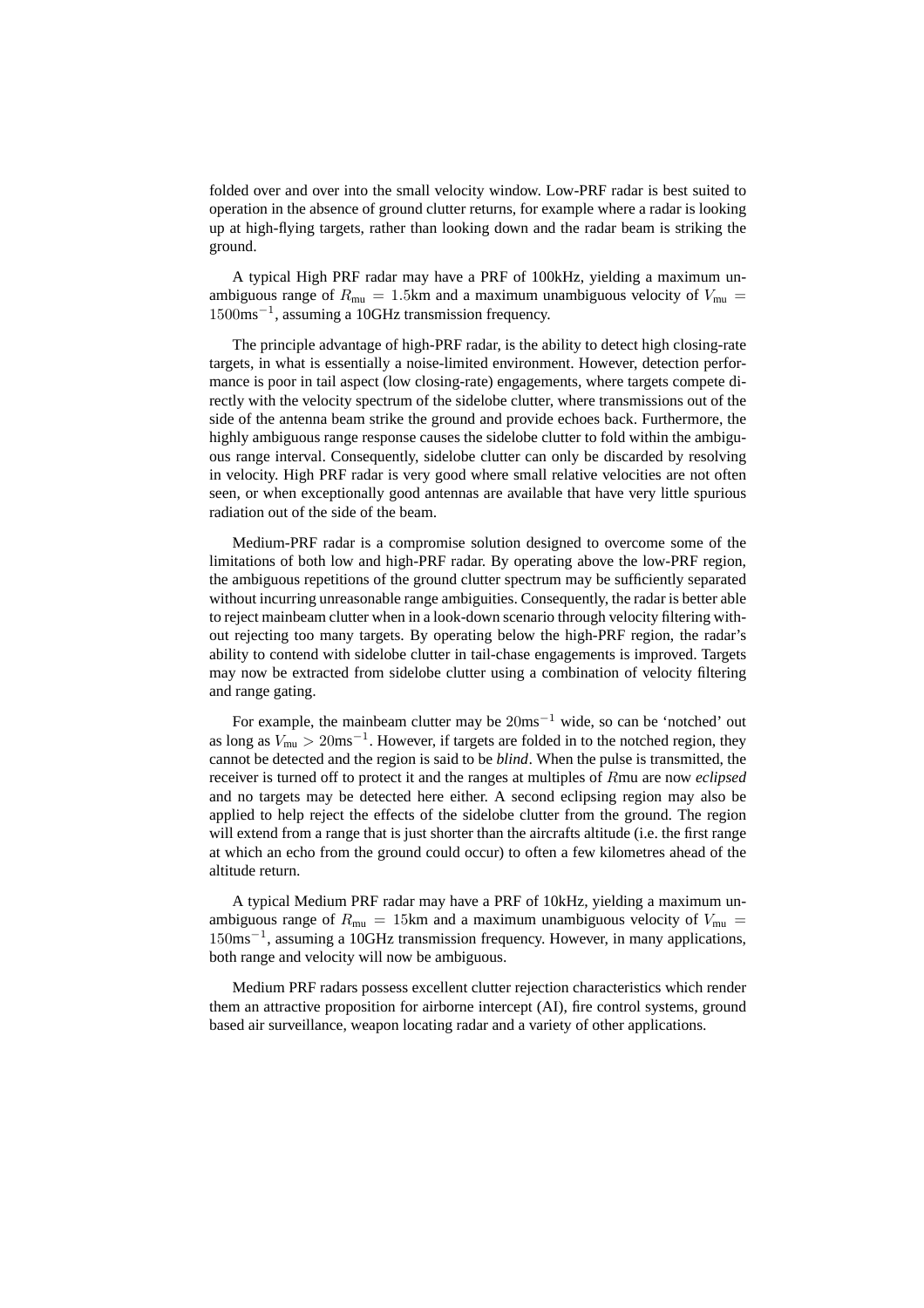#### **2.2 PRF Selection**

Each PRF is characterised by regions of blind velocities and ranges associated with the velocity filtering of mainbeam clutter and time gating of sidelobe clutter and associated eclipsing losses. These blind zones are depicted in black on a blind zone map, as in figures 1 & 2.



**Fig. 1.** Blind zones for a single, clutter limited, medium PRF waveform with PRF 14.9kHz

Multiple bursts of pulses are required in order to perform target detection and to resolve range and Doppler ambiguities. This is achieved by transmitting burst of pulses at a number of PRFs within the dwell time on target and sequentially measuring and comparing the ambiguous information received from every PRF. For example, eight different PRFs may be used but must all be able to be transmitted sequentially within the dwell time on the target, with each PRF burst having 64 processed pulses (64-point Fast Fourier Transform (FFT)) and a short period of time in which to change over PRFs. In practice, the change-over time is to allow the first pulse to reach, and return, from the furthest possible target of interest. Thus extra pulses are transmitted in a process termed *Space Charging*. For example, if the maximum range was 185km, and  $R_{mu} = 15km$ , 13 extra pulses would be sent giving a total of 77, but only 64 would be processed, making sure that 64 returns from both the closest and furthest targets were contained within the processing window.

The positions of blind zones vary with PRF, therefore, by applying suitable PRFs in a multiple-PRF detection scheme, not only may range and Doppler ambiguities be resolved, but also the blind zones may be staggered to improve target visibility. Ground clutter returns received through the antenna sidelobes may be strong enough to over-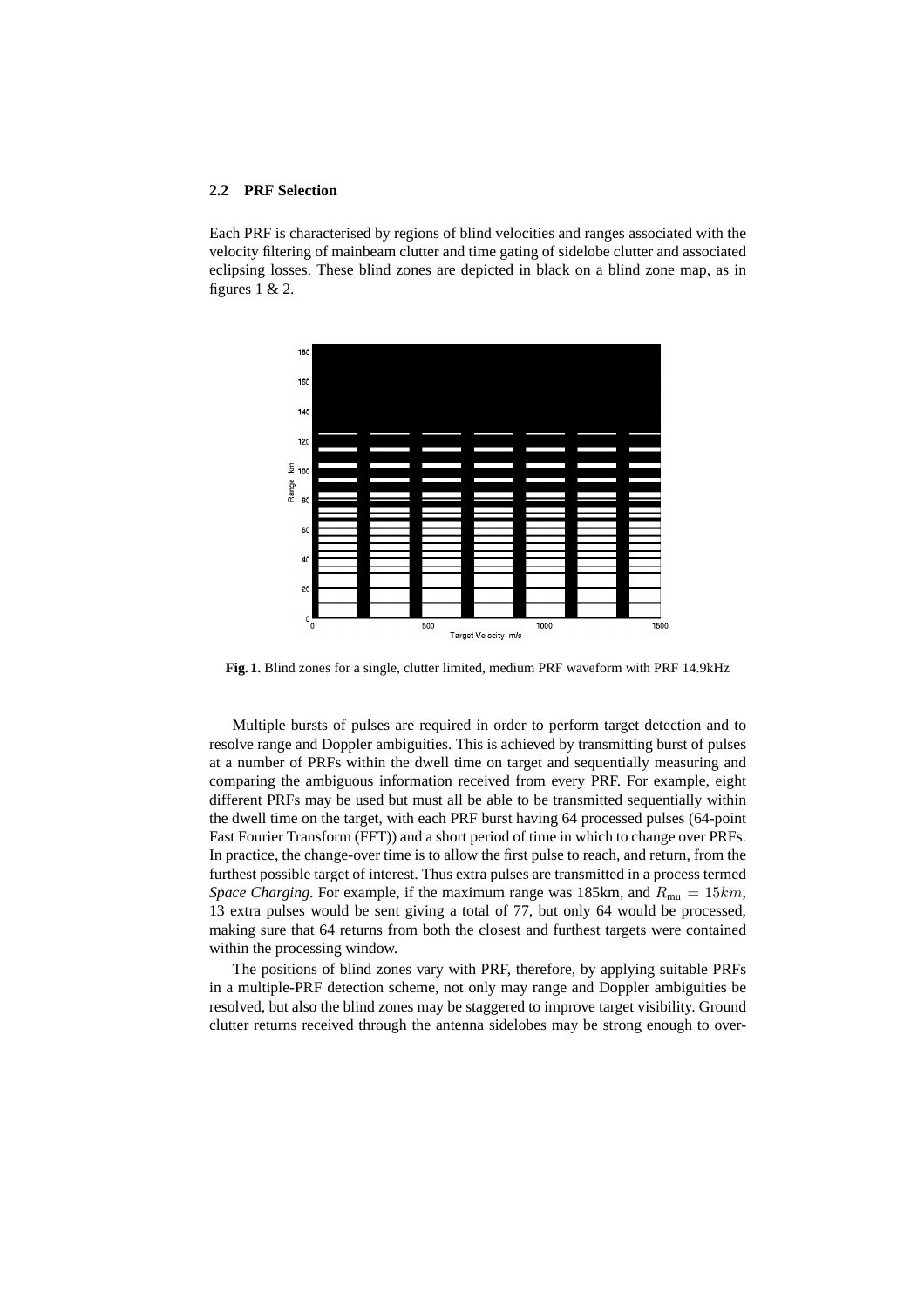

**Fig. 2.** Expanded view of Blind zones of Fig. 1

whelm weak target signals, consequently blind ranges tend to worsen with increasing range, as shown in figure 3.



**Fig. 3.** Comparison of target return and sidelobe clutter for a single, noise limited, medium PRF waveform with PRF 14.9kHz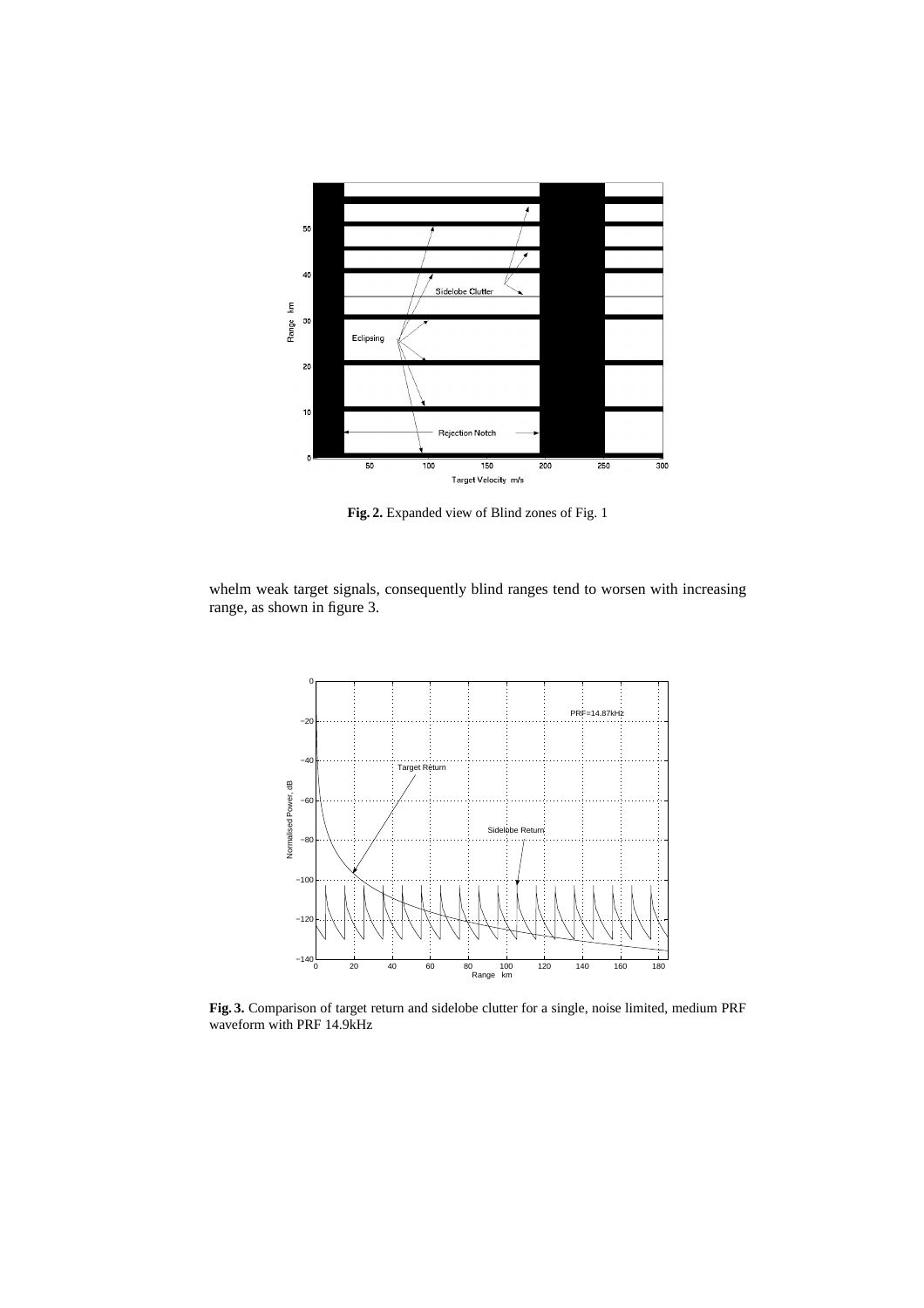Conventionally, three PRFs are required to be clear in range and Doppler in order to resolve range and Doppler ambiguities and to declare a target detection.

The number of PRFs within a schedule must be selected carefully; too few and the ability to overcome range-velocity blind zones will be hindered. With too many PRFs, then, depending on the average PRF, there may be insufficient time to transmit the entire PRF schedule within the dwell time on target. Typically, eight PRFs are employed spanning about an octave.

If significant harmonic relationships exist between any of the PRFs chosen, then it may not be possible to resolve all of the ambiguities and the schedule is not *decodable*. In reality, targets have a physical size too and extend outside of individual range or velocity cells. It is desirable to make sure that a schedule is not only technically decodable, but also decodable in the presence of range or velocity extended targets. If the decodability criteria is broken by a large target, then false targets or *ghosts* will be observed. Unfortunately there is no means of distinguishing a ghost target from a real target and so all must be processed as true detections, leading to false alarms.

Because of the relatively wide size of the rejection notches, the possibility remains for a PRF schedule to be decodable and still have some rejection notch overlap; this is found to be a particular problem at the first repetitions of the ambiguous velocity intervals. The consequences of such occurrences are bands of velocities in which the radar is blind, or nearly blind (three PRFs clear only), at *all* ranges, thereby allowing a target to approach at a particular velocity with minimum risk of detection. Nothing can be done about the rejection notches, centred on zero Hz, which blind the radar to crossing targets.

After the pulses have been received by the radar, they are decoded using the coincidence algorithm [8]. The coincidence algorithm operates by taking the target returns and for each range bin, performing an FFT across all pulses in the PRF. Thus a map of range-velocity is produced. The regions of heavy clutter are then notched out and a detection algorithm is then used to identify potential targets within this 'folded' (ambiguous) range-velocity map. The process is repeated for each of the PRFs.

The next stage is to decode the targets and resolve the ambiguities. This is performed by taking each range-velocity map and repeating them until the maximum range-velocity extent of interest has been covered. For a single PRF, this will give many ranges and velocities at which a target may be present. The process is repeated for all the PRFs and the results overlaid. If a true target is present, it will appear in the same position in all PRIs (yet may not be detected, or may have been eclipsed or notched out). Any region of the range-velocity map that has 3 or more coincident detections is declared as being a true target. The process works well but issues can arise where very fast targets have moved between range cells between the first and last PRF being transmitted and do not necessarily align in the coincidence process. The problem is known as *range-walk* and is accounted for in the software.

In the radar problem encapsulated for this paper, the length of the transmitted pulse is directly proportional to the delay before the next pulse. This keeps the duty cycle of the transmitter constant. The radar is also frequency-hopping in that the transmission frequency changes for each PRF. The result is that the wavelength will also change and so the order of transmission for the PRFs is important.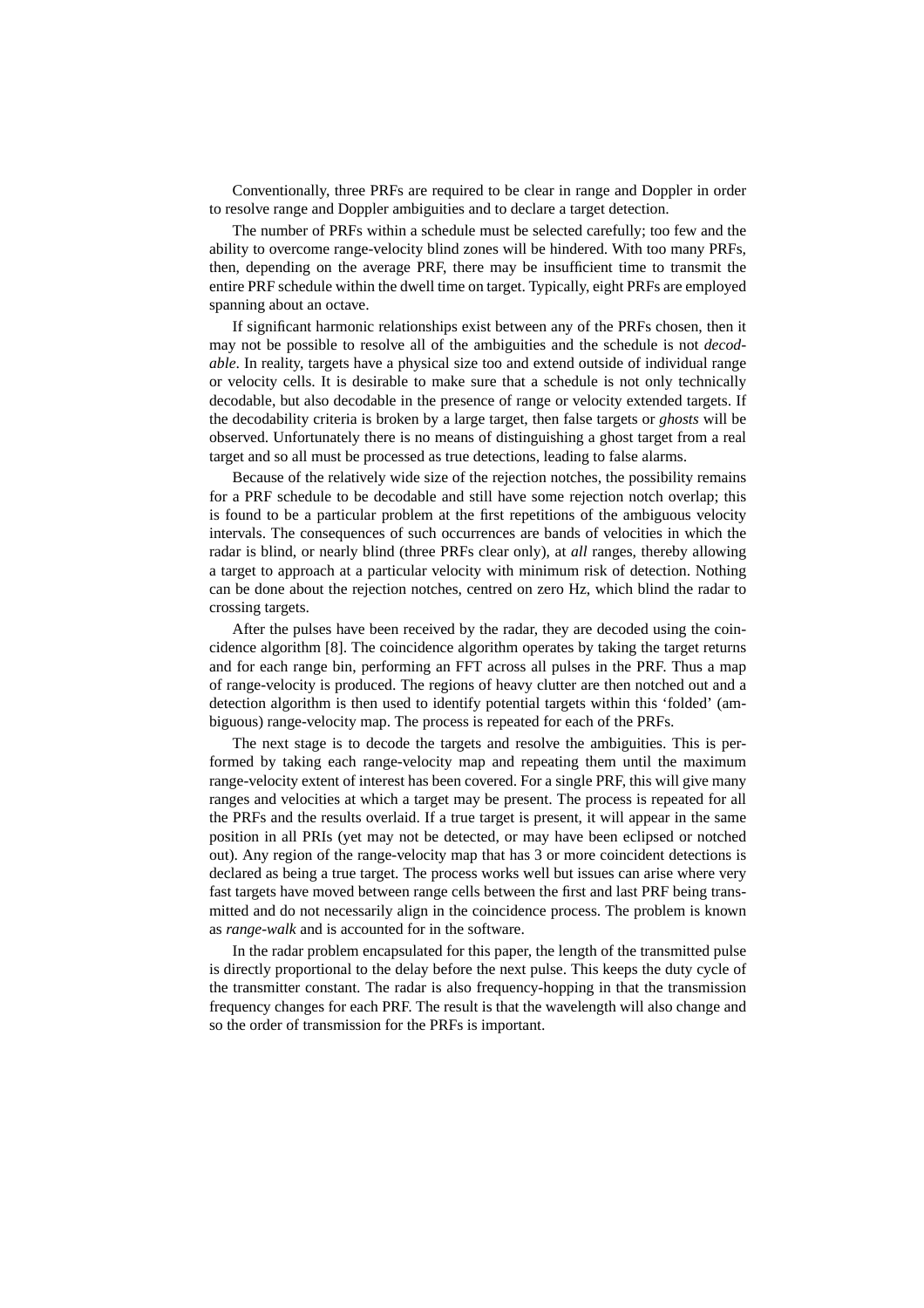The selection of PRFs in a medium PRF set is therefore based on the following constraints:

- 1. A spread of values which enable the resolution of range and velocity ambiguities to ensure basic decodability,
- 2. Removal of totally blind ranges and velocities,
- 3. The total time required for transmission of the waveform must be within the target dwell time.

The objectives then become:

- 1. Maximise the size of the target in range that can be decoded without ghosting,
- 2. Maximise the size of the target in velocity that can be decoded without ghosting,
- 3. Maximise the size of the clutter patch in range that can be tolerated before blind ranges occur,
- 4. Maximise the size of the clutter patch in velocity that can be tolerated before blind velocities occur,
- 5. Minimise the total time required for transmission of the waveform.

Objectives 1 to 4 may be calculated using the process outlined in [7] by calculating what is the target extent at any range/ velocity that can be tolerated before problems arise. If any of the objectives are zero or negative, i.e. a negative target size is the maximum that can be tolerated, then it implies that one of the constraints has been violated.



**Fig. 4.** Minimum target sizes for PRI set [50.8 50.0 55.6 64.0 86.2 70.1 67.4 96.8] $\mu$ s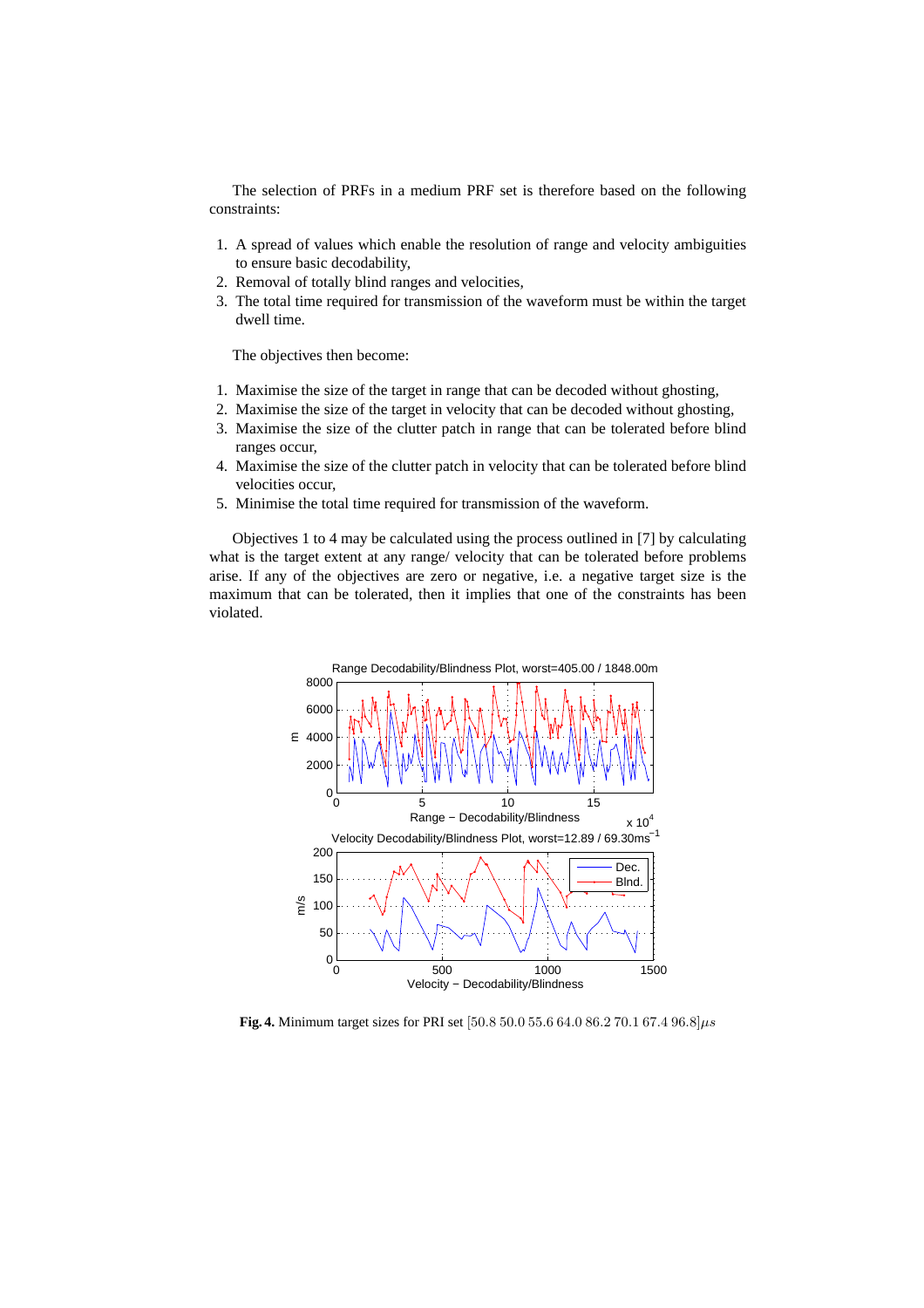For the practical radar design in section 2.3, as each range and velocity has an associated minimum target size as demonstrated in figure 4, the worst case and median performance are actually of interest. The result is that for objectives 1 to 4, both the median overall performance and minimum overall performance need to be maximised, yielding 9 objectives in total. The constraints can be applied easily in objective space after the optimisation process. For the PRI set [50.850.055.664.086.270.167.496.8] $\mu$ s results shown figure 4, the corresponding objectives are:

| 1. Median range decodability:     | 2205.0 metres,           |
|-----------------------------------|--------------------------|
| 2. Median velocity decodability:  | $47.9 \text{ ms}^{-1}$ , |
| 3. Median range blindness:        | 5310.0 metres,           |
| 4. Median velocity blindness:     | $135.5ms^{-1}$ ,         |
| 5. Minimum range decodability:    | $405.0$ metres,          |
| 6. Minimum velocity decodability: | $12.9ms^{-1}$ ,          |
| 7. Minimum range blindness:       | 1848.0 metres,           |
| 8. Minimum velocity blindness:    | $69.3ms^{-1}$ ,          |
| 9. Dwell time:                    | 44.8ms.                  |
|                                   |                          |

As objectives 1 to 8 are positive, and objective 9 is less than 50ms, the PRI set shown will form a viable radar waveform.

# **2.3 The Radar Model**

A radar model based on an airborne fire control type application was derived to trial the fitness of PRF sets. The model assumes approximately 10GHz operation, 64-point FFT processing, 10% fixed duty ratio of pulse length to Pulse-Repetition Interval (PRI), linear FM pulse compression achieving a variable compression ratio with the PRF and that platform motion compensation is applied (i.e. the location of the ground is shifted in velocity back to zero, rather than being left at the platforms forward speed). The maximum target velocity with respect to the ground was taken as 1500 m/s and the maximum range was taken to be 185 km (100 nmi). These and other operational characteristics are summarised in Table 1. It is intended that the model should be representative of the types currently in service or about to enter service.

# **3 Software Structure**

The software for the radar design problem is available for download from [3]. As the exact design analysis algorithms are proprietary, the software source is not provided, rather a compiled but portable binary file. In the interest of maximising portability between platform types, and simultaneously protecting the proprietary algorithms, Matlab *P*-code format has been used. Matlab *P*-code is a platform independent pre-parsed binary format used by the Matlab engine, helping to reduce the options for de-compilation that 'C', Fortran or Java would present.

The function test pris. p takes a  $1 \times N$  vector as an input, where  $N \in [4, 12]$ is the number of decision variables, and outputs a  $1 \times 9$  vector of metrics. Each of the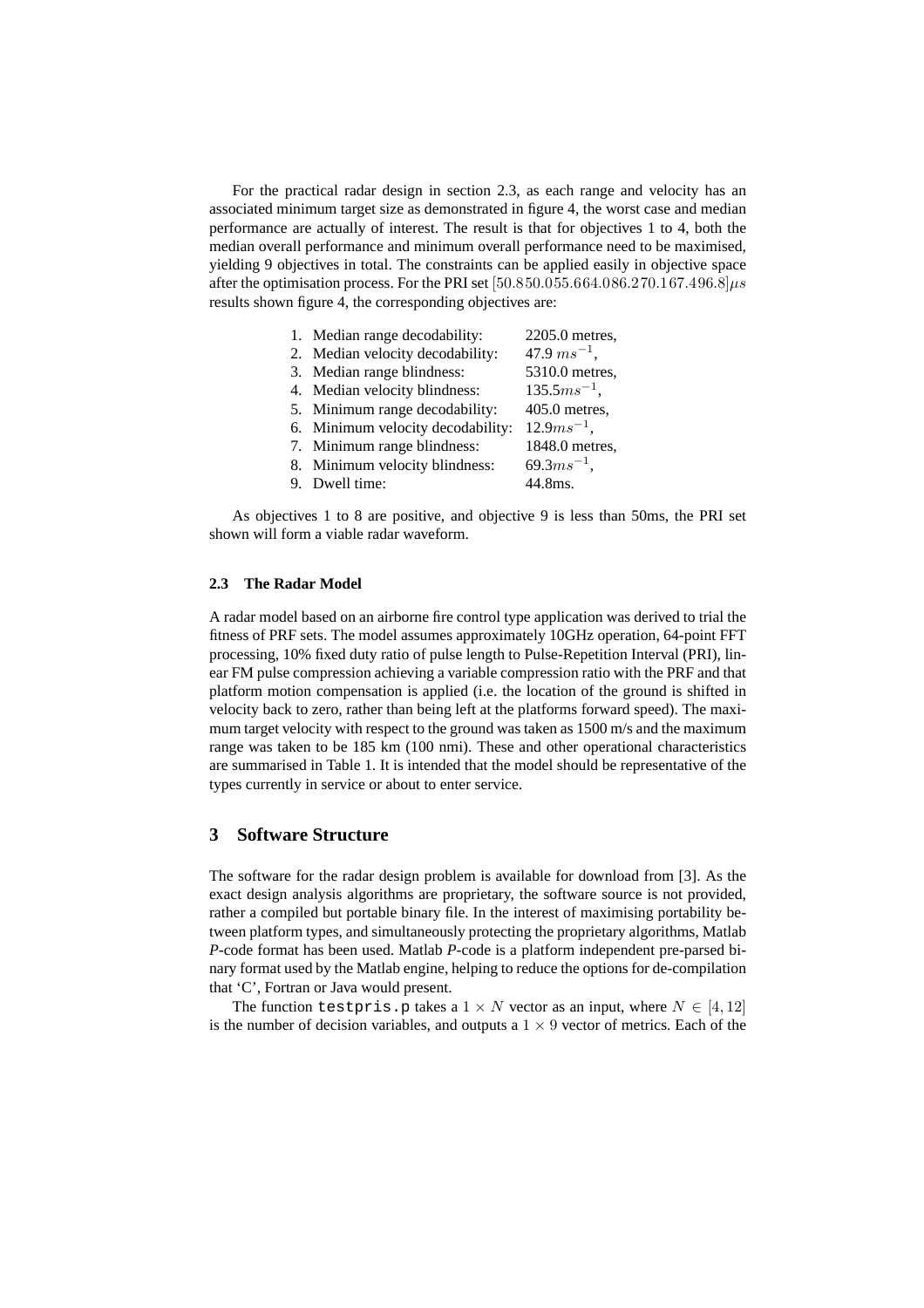| <b>Parameter</b>               | Value                                           |  |  |
|--------------------------------|-------------------------------------------------|--|--|
| Carrier frequency              | 9.97 GHz for $PRF_1$ , each following PRF-30MHz |  |  |
| Minimum PRI                    | 50 $\mu$ s                                      |  |  |
| Maximum PRI                    | 150 $\mu$ s                                     |  |  |
| Compressed pulsewidth          | $0.5 \mu s$                                     |  |  |
| Receiver recovery time         | $1.0 \ \mu s$                                   |  |  |
| Range resolution               | 75m                                             |  |  |
| FFT size                       | 64 bins                                         |  |  |
| Duty cycle                     | 10% fixed                                       |  |  |
| Maximum target dwell time.     | 50 <sub>ms</sub>                                |  |  |
| Maximum target Velocity        | $\pm 1500 ms^{-1}$                              |  |  |
| Maximum detection range.       | 185.2 km (100 nmi)                              |  |  |
| Number of PRFs/PRIs            | 4 to 12                                         |  |  |
| Number of PRFs for coincidence | 3                                               |  |  |

**Table 1.** Summary of the radar model's characteristics

decision variables is an integer in the range [500,1500] inclusive and represents the set of Pulse Repetition Interval values between [50.0 $\mu$ s, 150.0 $\mu$ s] in steps of 0.1 $\mu$ s.

The 9 metrics that are output represent:

- 1. Median range extent of target before schedule is not decodable (in metres),
- 2. Median velocity extent of target before schedule is not decodable (in  $ms^{-1}$ ),
- 3. Median range extent of target before schedule has blind regions (in metres),
- 4. Median velocity extent of target before schedule has blind regions (in  $ms^{-1}$ ),
- 5. Minimum range extent of target before schedule is not decodable (in metres),
- 6. Minimum velocity extent of target before schedule is not decodable (in  $ms^-$ ) ),
- 7. Minimum range extent of target before schedule has blind regions (in metres), 8. Minimum velocity extent of target before schedule has blind regions (in  $ms^{-1}$ ),
- 9. Time required to transmit total waveform (in milliseconds, to be **minimised**)
- 

The metrics 1 to 8 are to be maximised, while metric 9 is to be minimised. There are 9 corresponding constraints: the first eight metrics must all be greater than zero, and the 9<sup>th</sup> metric must be less than 50 ms. In order to simplify the conversion of the objectives all to minimisation, and to simplify the constraint process, a wrapper function has been provided objpri.m that will allow a  $P \times N$  matrix to be provided, and a  $P \times 9$  matrix is returned with all of the metrics arranged for minimisation, and aligned so that if any are greater than zero (the maximisation is converted to a minimisation by negating), then the solution can be considered not feasible as a practical waveform. The function also allows an entire population (size  $P$  in the example above) to be passed as one matrix.

The current version of the MSOPS [4] optimisation algorithm code used to generate the results found later in this paper is also provided as an example of how the objective function may be implemented.

The run-time of the objective function is quite short, considering it is an un-modified engineering application. Under Matlab and on a 1.8GHz Pentium 4 processor, Microsoft Windows XP, table 2 indicates the observed processing times for 10000 evaluations, and therefore times for single objective vector calculations.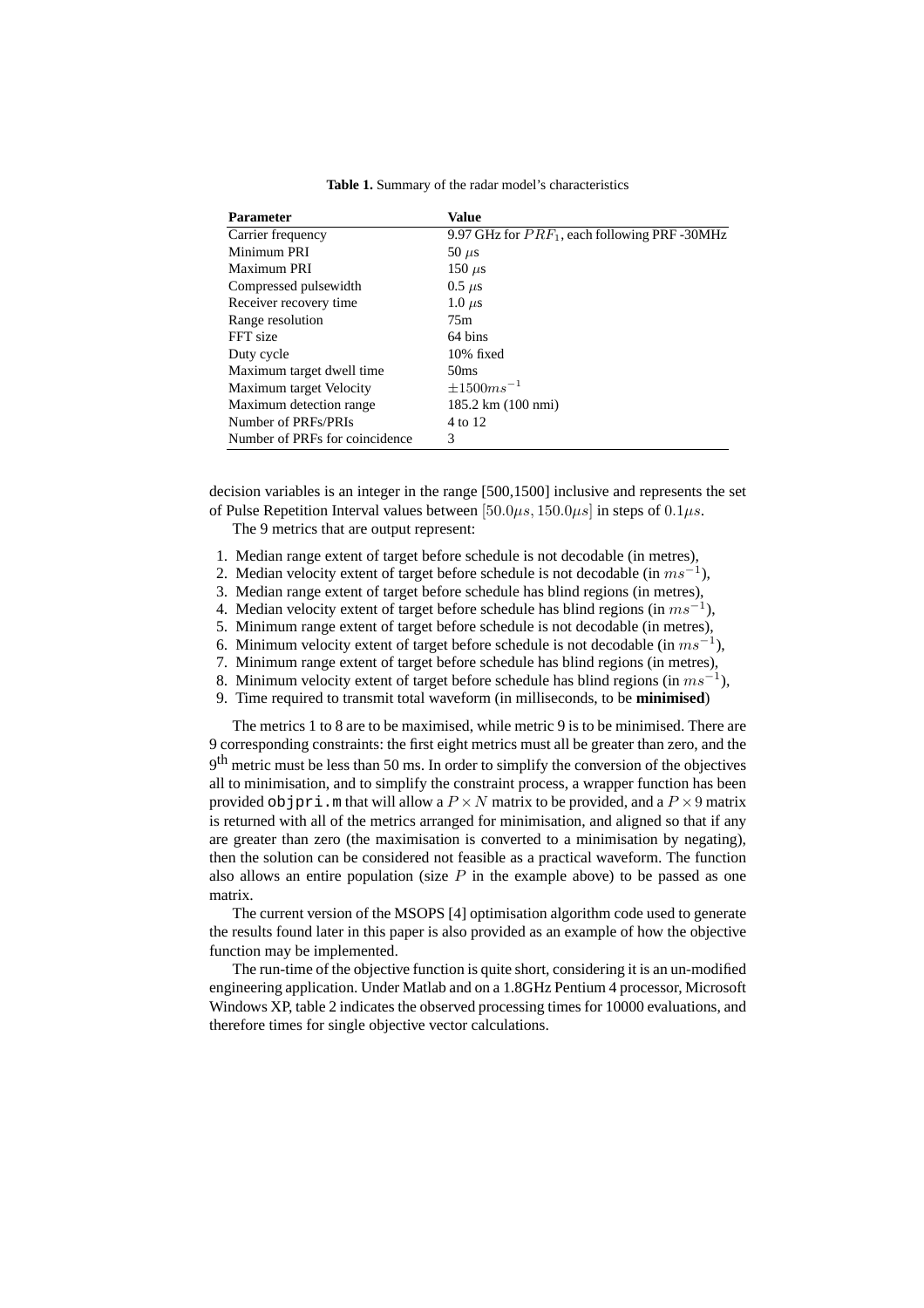**Table 2.** Example processing times for objective vector calculation

| N  | Time 10000 eval (sec) Time 1 eval (ms) |        |
|----|----------------------------------------|--------|
|    | 21.6                                   | 2.16ms |
| 8  | 33.6                                   | 3.36ms |
| 12 | 46.4                                   | 4.64ms |

#### **4 Initial Objective Surface Analysis**

The objective surface consists of 9 objectives and from 4 to 12 decision variables. Some relationships are known to exist between pairs of objectives, and also between the chromosomes and objectives.

The first main relationship is that if the number of decision variables is less than 9, then the objective region must be a projection of the lower-dimensional decision space manifold into the 9-objective space: thus not every possible objective vector is defined. With greater than 9 decision variables, the converse is true and there is likely to exist extensive many-to-one mappings between decision space and objective space. At present, it is not clear if one particular choice of decision space dimensionality provides the entire Pareto surface of the problem. It is hypothesised however that this is not the case and that the full Pareto surface will be comprised of sections where the decision space dimensionality changes. From a radar design perspective, the number of PRFs used and therefore the decision space dimensionality are not critical, as long as the schedule is valid and performs well. Short schedules are often attractive as they tend to require less processing time, although this processing aspect is a design preference rather than an objective, and is useful for refining the choice of PRF schedule from the full Pareto set.

The second relationship is that the first 4 objectives are median values, and objectives 5-to-8 are the minimum values, of the same 4 data sets. Thus objective 1 will always be better than (or equal to) objective 5 etc. Objectives 1 & 3, 5 & 7 are metrics associated with the performance in range and tend to have a degree of correlation, i.e. they may not conflict strongly. Similarly, Objectives  $2 \& 4, 6 \& 7$  are metrics associated with the performance in velocity and again do not tend to conflict strongly with each other either, however they do conflict with the objectives associated with range.

The third relationship is between the decision variables and the dwell time (objective 9). The objective is calculated from equation 3, where  $F_9(\mathbf{x})$  is objective 9, x is the decision vector (which is integers in units of  $0.1\mu s$ ) and  $\lceil \cdot \rceil$  is a rounding-up operation. The first part of the sum accounts for the time to transmit 64 pulses for the FFT. The second part of the sum calculates how many pulses are required to space-charge to the maximum range of interest  $R_{\text{max}}$ . The objective has a nearly linear relationship, apart from the quantised space-charge offset. Interestingly, the order of the decision variables also has no influence on the objective, implying that it is therefore approximately unimodal (i.e. no local optima), but multi-global (i.e. more than one global optima exist). At first sight, the minimum value appears to occur when all of the decision variables are at their minimum, i.e. for an 8 PRI system, the minimum total dwell time would be 35.6ms, giving an objective value of -14.4. However, if unambiguous range of the minimum possible PRI is not an integer fraction of the maximum range, then the constant space-charge term may be rounded up. It may therefore be possible that under some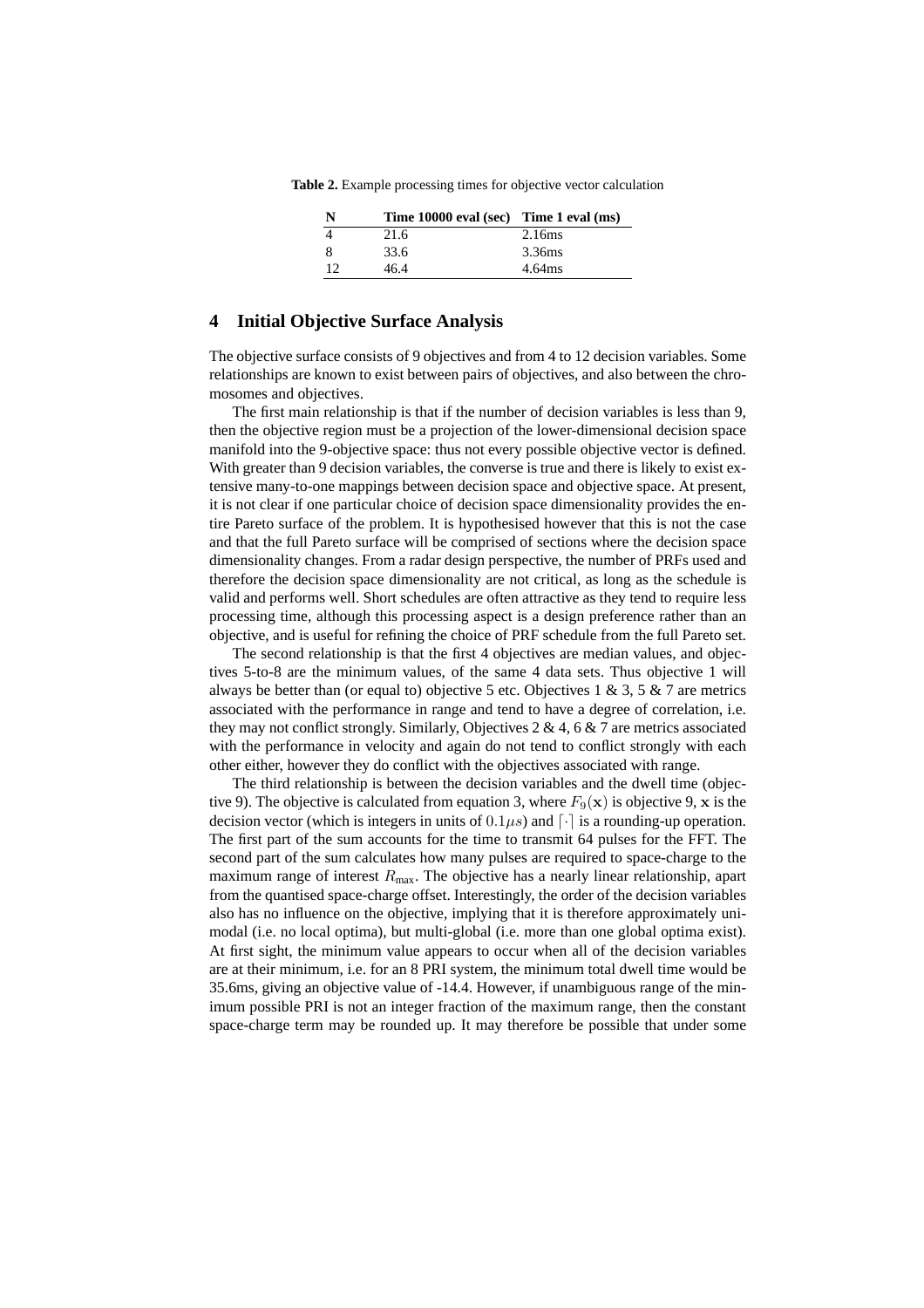conditions, the global optima may not quite occur when all the decision variables are at their minimum values.

$$
F_9(\mathbf{x}) = 1000 \sum_{i=1}^{N} \left( 64 \frac{x_i}{10^7} + \left\lceil \frac{2 \times 10^7 R_{\text{max}}}{x_i c} \right\rceil \frac{x_i}{10^7} \right) - 50 \tag{3}
$$

Similarly a fourth observation can be made that the velocity-related objectives **are** dependent on the order of the decision variables (i.e. if the elements of a decision vector are re-ordered, the objective values may change). This coupling is due to the frequency-hopping radar design: the target velocity produces a *Doppler shift* of the carrier frequency; the shift amount is dependent on the carrier frequency itself. As the first PRI described by the first decision variable is transmitted at 9.97GHz, the second at 9.94Ghz etc., the order of the decision variables will change the effective transmission frequency, and therefore the velocity performance of the waveform. The objectives that are associated with range however are only very weakly correlated to the decision variable ordering. The modification of the objective value that occurs with a re-order is due to the effects of target range-walk. Given that a relatively large range resolution of 75 metres is used in this design, in a dwell of 50 milliseconds, a target must be travelling at  $1500ms<sup>-1</sup>$  or faster in order to move range cells during the dwell. The effect is thus only very small in this example as only targets at the limit of the velocity of interest will be affected. Objectives  $1 \& 3$  are the most likely to undergo any change as these are calculated based on the medians. Objectives  $5 \& 7$  are calculated using minimum and although possible, it is unlikely that any order-dependence will be observed.

The number of decision variables influences both performance, and also ultimately which constraints are most difficult to satisfy.

## **5 Algorithm Comparison**

An initial examination of the ability of multi-objective optimisers to explore the objective surface was performed. Two primary optimisers: NSGA-II and MSOPS were used, along with a 3rd which is a steady-state derivative of the MSOPS algorithm and is currently under development (unpublished prototype which is run in a 'Pareto ranking mode' to aid confirmation of NSGA-II results). The experiments were to generate nondominated surfaces for the application problem using 8 decision variables. Although NSGA-II is known to be less suitable for many-objective problems when compared to bi-objective problems, it has been included as a useful reference algorithm.

Each optimiser was run 30 times for 20,000 function evaluations. In each run of each optimiser, all 20,000 points that were generated were collected and the non-dominated surface of these points established, rather than relying on the contents of the final population alone e.g. as is common in NSGA-II.

The non-dominated surfaces of the 90 independent experiments were collated into a single group consisting of 775,140 points. Initially, an attempt was made to create the composite non-dominated surface to establish the contribution from each algorithm. However after over 24 hours of processing, the non-dominated set was still incomplete, but it was clear that all of the runs of all of the algorithms made a significant contribution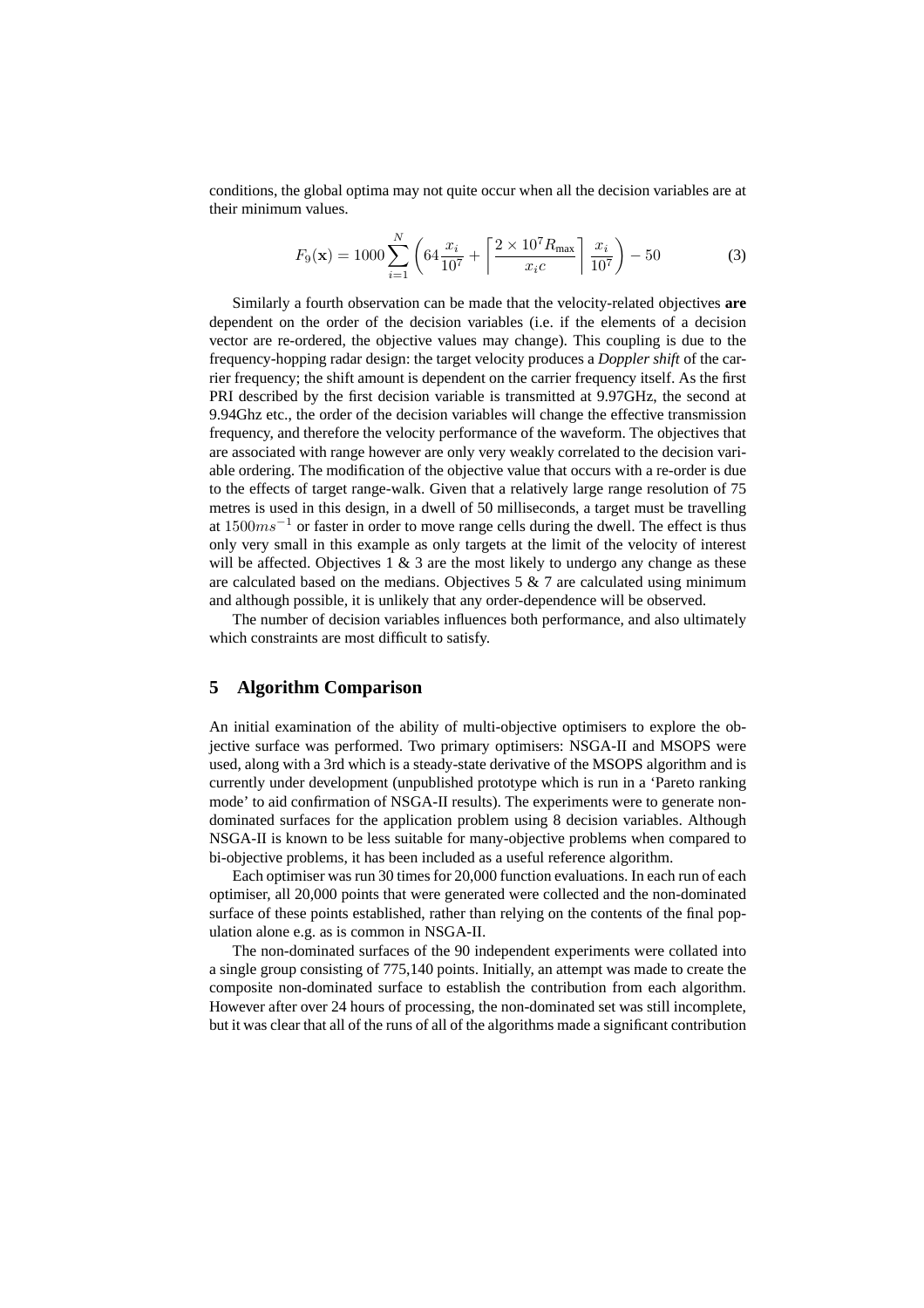to the surface – in the high dimensionality of the objective space, the proportion of nondominated solutions is very large. The group of 775,140 points was used to establish a lower-bound reference point, and a range for each of the objectives for scaling purposes.

The lower reference used was: [-7035.0 -81.3 -27150.0 -296.9 -2700.0 -22.3 -7660.5 -100.5 -14.4]. The range of each objective was calculated as: [7110.0 84.7 23130.0 249.5 2775.0 27.0 10511.0 100.3 78.0]. Figure 5 shows a plot of 5000 example nondominated points, and figure 6 shows the same points, but normalised. It is clear that the relationship between the objectives is non-trivial



**Fig. 5.** Plot of 5000 non-dominated objective vectors. Objectives are un-normalised

A 10 million-point random search was performed of the objective function in order to help establish the relative performance of each of the algorithms. Unfortunately, every one of the 90 EA runs entirely outperformed the 10 million-point random search, preventing useful normalisation by exploiting the cumulative density function of the aggregated objectives [6].

Figure 7 shows an approximation of the distribution of the median attainment surface of the 3 algorithms over the 30 runs. Each of the 3 lines of the graph is calculated by:

- 1. Generate 200 approximately uniformly distributed unit length target vectors over the entire objective space.
- 2. For each of the 200 target vectors in turn, calculate the weighted min-max result for all the points in each of the 30 sets of repeated experiments. The minimum value in each of the 30 sets is taken, yielding a 30 by 200 matrix for each of the 3 algorithms.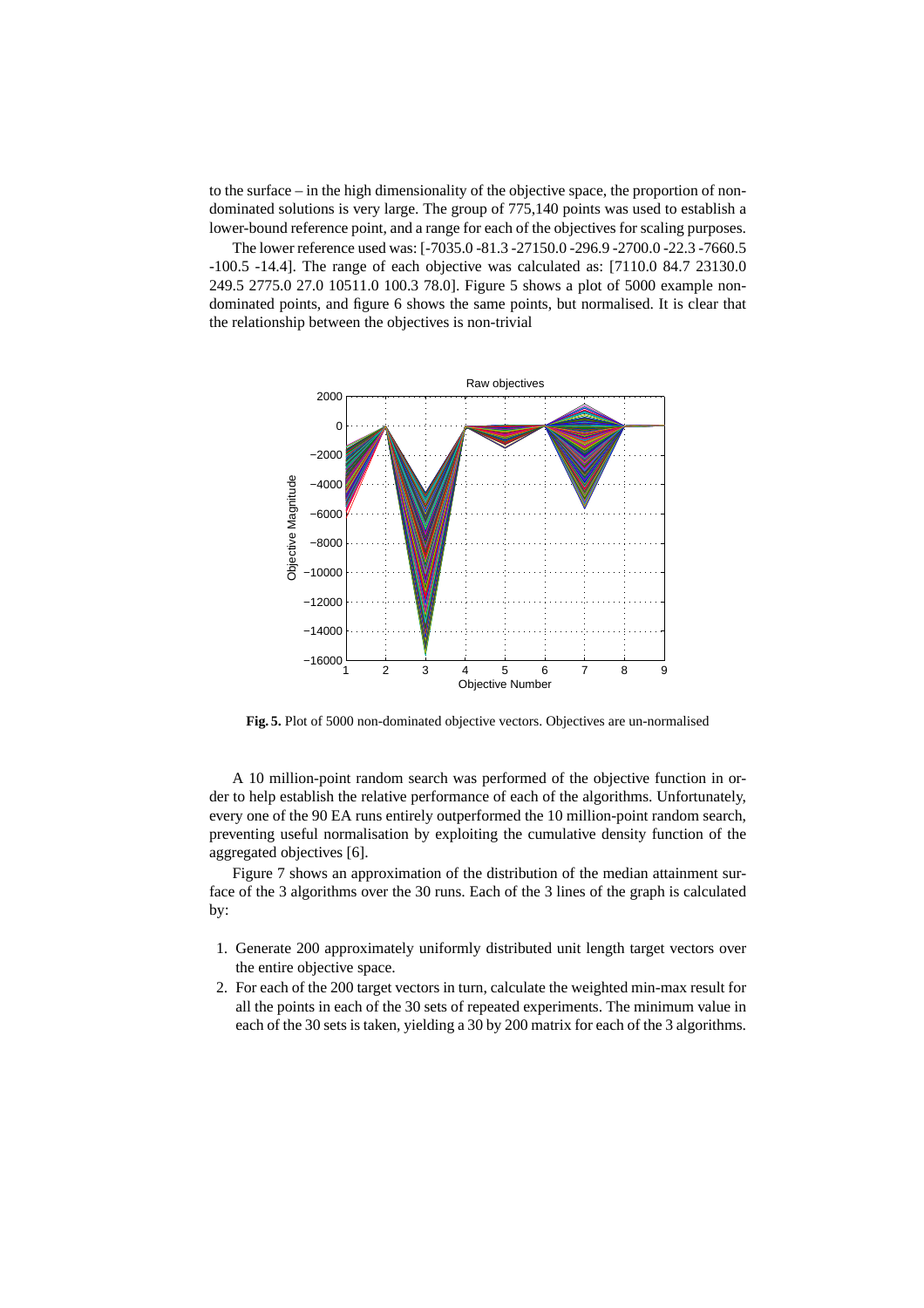

Fig. 6. Plot of 5000 non-dominated objective vectors. Objectives are normalised so that full 775,140 point vector set lies in range [0,1].



**Fig. 7.** Sampled median attainment surface distributions for NSGA-II (solid), MSOPS (dashed) and prototype algorithm (labelled CAAOS, dash-dot). Lower values are superior. Dotted lines show 95% confidence intervals obtained through 10 independent choices of the 200 target vectors.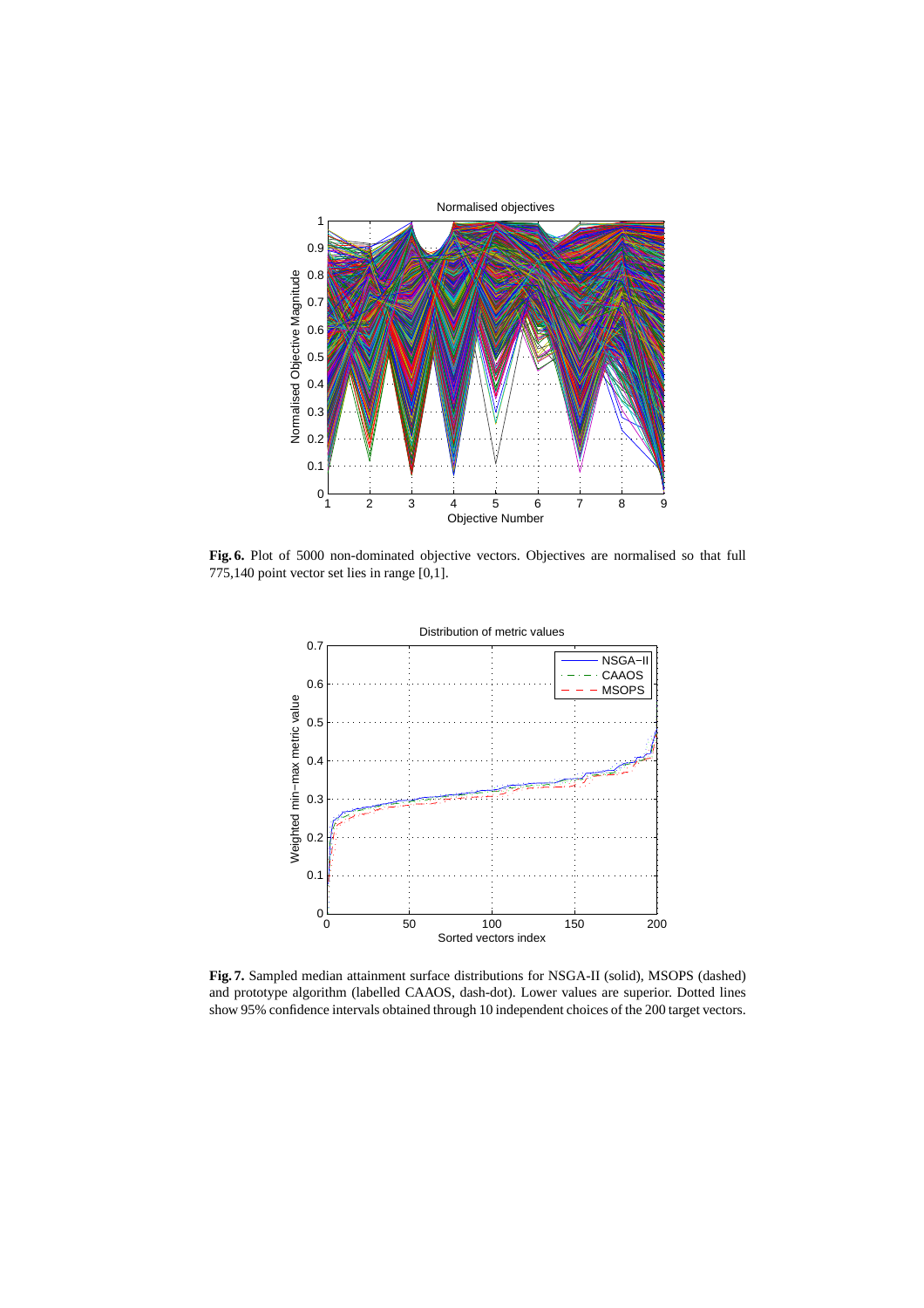- 3. The median of each column of this matrix is taken, creating a 200 element vector for each algorithm tested: the vector is a sampled approximation of the median attainment surface.
- 4. Each of the 200 element vectors is sorted to build a cumulative distribution, and then plotted.

As a 200 point sample of a 9-dimensional objective space is very sparse, the process was repeated 10 times, each with a different set of 200 points. The results were used to create 95% confidence interval bounds and plotted as dotted lines on figure 7, with the median of the 10 results as the thick-line. It is clear that despite 200 points being a sparse sample, the results are reassuringly accurate.

The performance of the three algorithms is very similar, with MSOPS leading slightly everywhere, as anticipated from previous studies [5]. As all 3 algorithms have produced similar results, despite entirely independent trials and algorithms, it is hypothesised that the obtained non-dominated sets are quite close to the Pareto optimal solution, but as the difference between MSOPS and NSGA-II shows, the set can only be considered non-dominated rather than Pareto. Additionally, as this is a 9-objective problem and NSGA-II has performed reasonably well with 20,000 evaluations, it is suspected that the overall density over the majority of the Pareto surface is high, allowing the problem to be approximated very well within 20,000 evaluations. However some of the results from the MSOPS trials suggest that there are regions of low density (the weighted minmax metric can converge well, however the Vector-Angle Distance Scaling metric is poor, suggesting a low density of points). Thus it is anticipated that the objective may be viable for study where only very few function evaluations are available (typical for on-line optimisation within a radar system).

It has been observed that there are concavities in certain dimensions (e.g. between objectives  $1 \& 2$ ), and it may be the edges of the set that are sparse. Early indications from analysis using MSOPS also suggests that there may be regions of discontinuities and possibly sections of disconnected objective space.

## **6 Conclusions**

This paper has presented and described a real engineering application of many-objective optimisation, and also provided access to software that allows the application to be studied by other researchers in the field.

The objectives can be calculated quickly enough to allow for practical optimisation algorithm development, and the surface appears complex enough to test the performance of visualisation and surface analysis tools.

At times, industrial acceptance of multi and many-objective optimisation algorithms has been slow. It is hoped that by providing an un-simplified real-world problem to use as an empirical benchmark, others can be encouraged to do the same for other problems, allowing more credibility to be attached to optimisation algorithm performance.

I also hope that as researchers in the field develop better algorithms for manyobjective optimisation, the results can be collated and the true Pareto set for this optimisation problem approached. This collected set would be made available to extend the non-dominated data already provided from the production of this paper.